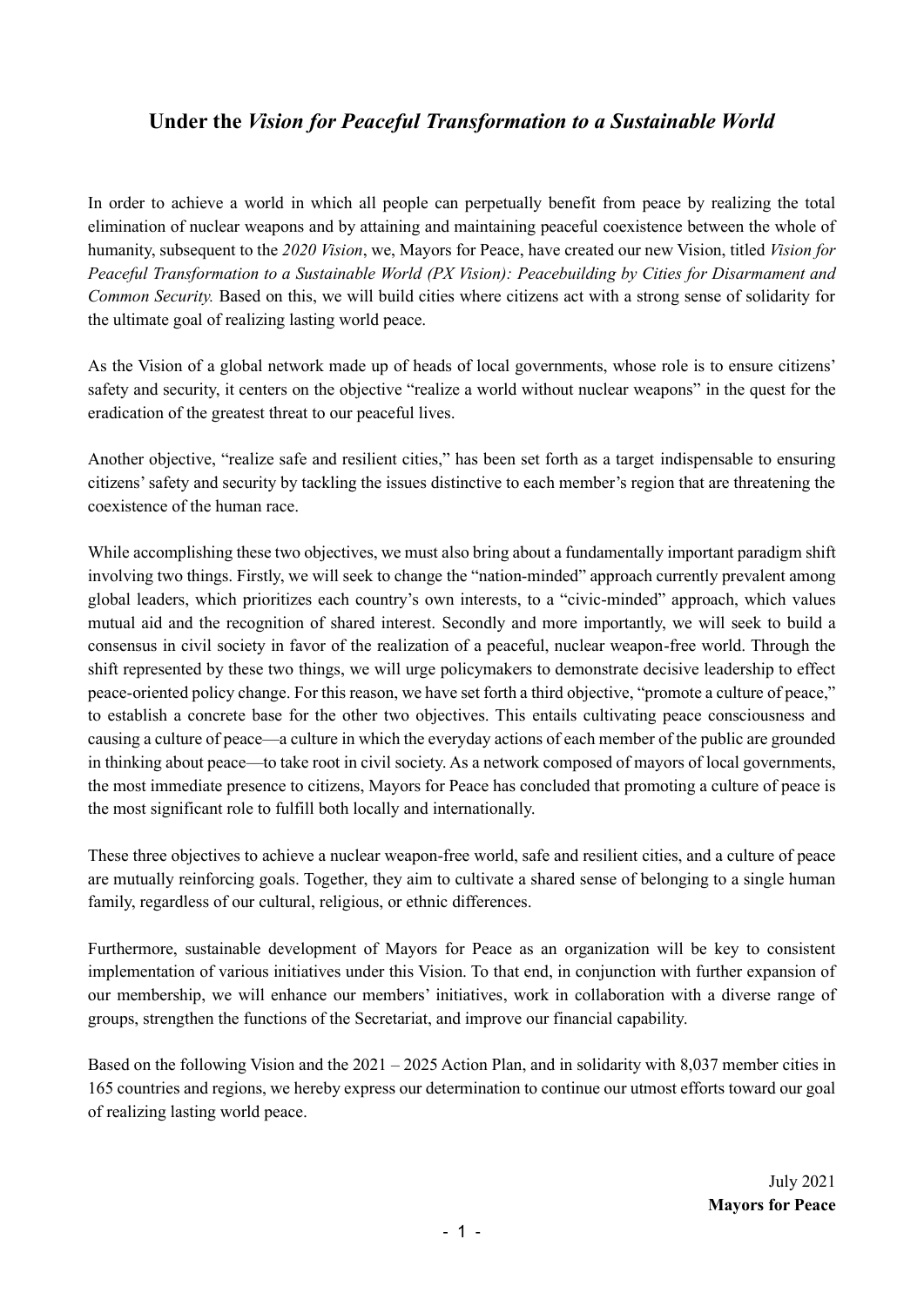# **I** *Vision for Peaceful Transformation to a Sustainable World (PX Vision)***:**

*Peacebuilding by Cities for Disarmament and Common Security*

# Objective A: Realize a world without nuclear weapons

With cities and the citizens who live in them being their targets, and catastrophic consequences on a global scale to be inflicted by their use, nuclear weapons are the greatest threat to the safety and security of citizens' lives. We will urge global leaders to effect peace-oriented policy change by calling on the UN and national governments, especially the nuclear-armed states and their allies, to take concrete action for the total elimination of nuclear weapons.

# Objective B: Realize safe and resilient cities

In pursuit of ensuring citizens' safety and security, we will strive to address and solve a diverse range of issues distinctive to each member's region that are threatening the coexistence of the human race such as starvation, poverty, the plight of refugees, human rights abuses, and environmental degradation.

# Objective C: Promote a culture of peace

We will seek both to create an environment that urges policymakers to demonstrate decisive leadership to effect peace-oriented policy changes that facilitate the abolition of nuclear weapons, and to establish a civil society in which citizens act with a strong sense of solidarity for the realization of peaceful coexistence between the whole of humanity. To that end, we will cultivate peace consciousness and cause a culture of peace—a culture in which the everyday actions of each member of the public are grounded in thinking about peace—to take root in civil society as the foundation of lasting world peace.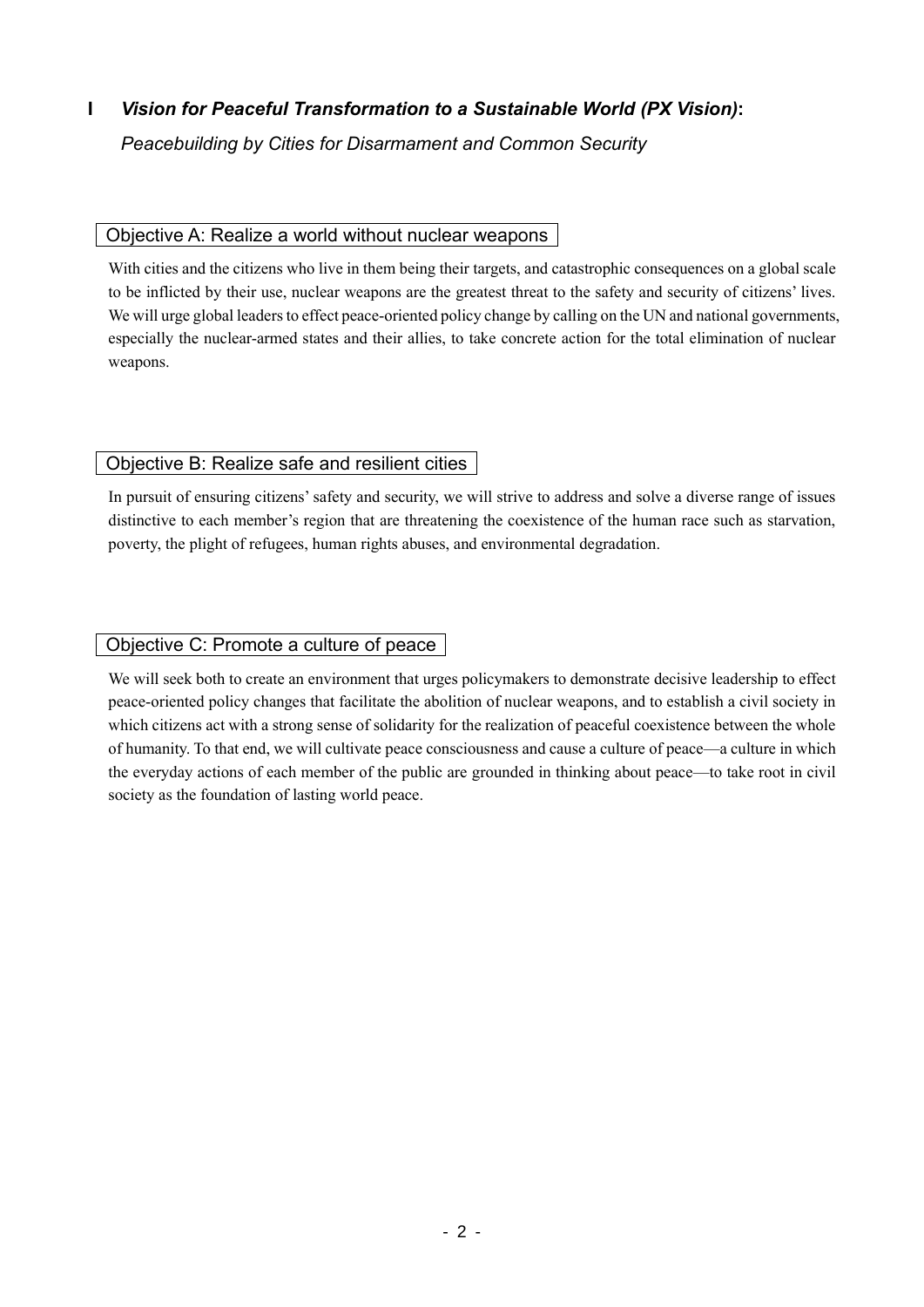# **II Mayors for Peace Action Plan (2021 – 2025)**

For cities to ensure the safety and security of their citizens from the great threat of nuclear weapons and to attain and maintain peaceful coexistence between the whole of humanity, under three objectives set forth in the Vision, Mayors for Peace member cities will implement the following initiatives to promote peacebuilding by cities.

## Objective A: Realize a world without nuclear weapons

# **1. Sharing in the** *hibakusha***'s earnest wishes**

## **1) Promote the universalization of the TPNW by involving the nuclear-armed states and their allies**

We fully embrace the letter and the spirit of the Treaty on the Prohibition of Nuclear Weapons (TPNW). We will aim at winning additional states parties, so that the treaty can maximize its impact to lead to the total elimination of nuclear weapons for which the *hibakusha*, the atomic bomb survivors, have been calling for so long. To this end, we will seek the good-faith engagement of the nuclear-armed states and their allies with the TPNW and in other efforts to achieve an effective, verifiable, transparent, irreversible, and universal nuclear disarmament regime.

## **i. Issue open letters urging the ratification of the TPNW**

To promote the universalization of the TPNW, the Executive Cities will issue open letters addressed to national governments, especially to the nuclear-armed states and their allies, urging them to join the treaty.

#### **ii. Conduct activities led by member cities in the nuclear-armed states and their allied states urging their respective national government to join the TPNW**

Member cities in the nuclear-armed states and their allied states will each urge their own national government to join the TPNW through activities such as issuing letters requesting the ratification of the treaty. In addition, they will each request their own national government as a first step to take part in the Meetings of States Parties as observers.

#### **2) Appeal to the UN and national governments for the abolition of nuclear weapons**

Having the *hibakusha*'s sincere desire for peace at our core, we will urge the UN and national governments to make substantial progress on nuclear disarmament toward their total abolition, and to establish a common security framework that is based on mutual cooperation. For this, we will continue making appeals on the importance of moving away from nuclear deterrence, full implementation of the Treaty on the Non-Proliferation of Nuclear Weapons(NPT) disarmament obligation, and visiting the atomic bombed cities of Hiroshima and Nagasaki.

#### **i. Call for progress on nuclear disarmament at international conferences**

The Cities of Hiroshima and Nagasaki will attend international conferences addressing nuclear disarmament such as the NPT Review Conferences and Meetings of States Parties to the TPNW, in which they will call the government delegations and UN representatives to make substantial progress on nuclear disarmament by delivering speeches from the floor and through meetings with the attendees, including through support for the negotiation of a comprehensive Nuclear Weapons Convention.

#### **ii. Issue open letters aimed at the abolition of nuclear weapons**

At important moments in nuclear disarmament, the Executive Cities will issue open letters addressed to the UN and national governments, urging them to make substantial progress on nuclear disarmament.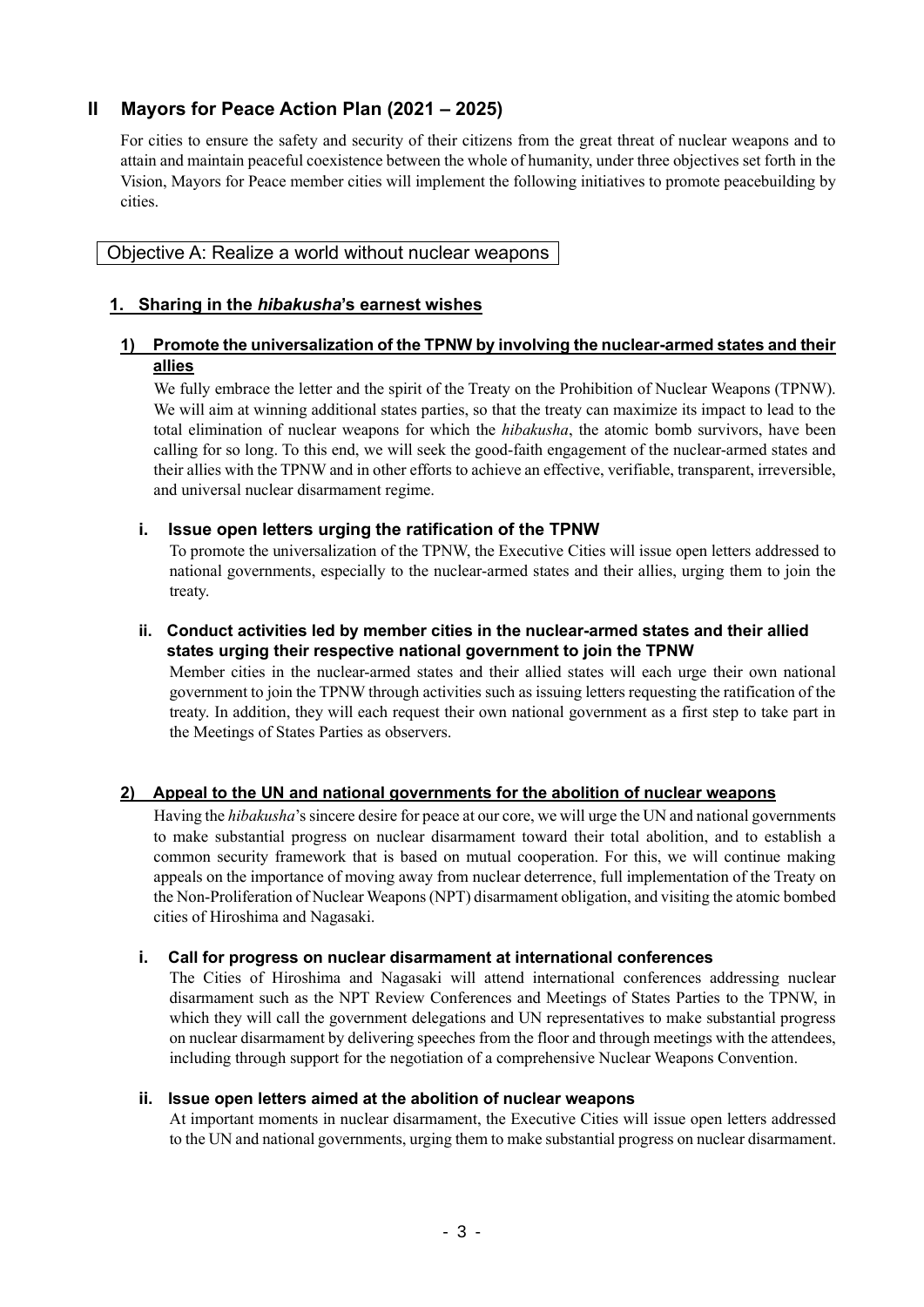**iii. Conduct member city-led activities calling on their respective national governments to contribute to the abolition of nuclear weapons**

Member cities will each call on their own national government to commit and contribute to the abolition of nuclear weapons by activities such as submitting letters of request.

### **3) Support public calls by a wide range of citizens urging policymakers to effect policy change**

**i. Conduct petition drives calling for all states to join the TPNW at the earliest date**

Member cities will spread the message that nuclear weapons are an absolute evil that must not exist to members of the public throughout the world, thus building a consensus in civil society in favor of their abolition, and urge policymakers to demonstrate decisive leadership to effect peace-oriented policy change. For this purpose, member cities, in collaboration with their citizens, will conduct petition drives calling for all states to join the TPNW at the earliest date.

The Mayors for Peace Secretariat (hereinafter referred to as "the Secretariat") will gather collected signatures and submit them to UN officials on occasions such as Mayors for Peace delegations attending international conferences addressing nuclear disarmament.

Objective B: Realize safe and resilient cities

## **2. Contribute to a sustainable Earth and society: Promoting the SDGs**

## **1) Promote regional initiatives addressing local issues and challenges such as terrorism, the plight of refugees, environmental degradation, acceptance of diversity, and promotion of inclusion**

## **i. Build cities that "leave no one behind"**

Under the principle of "leaving no one behind," member cities will commit themselves to achieving the UN Sustainable Development Goals, especially those pertaining to peace, cities, and education. While sharing useful information with other members through the Secretariat, member cities will strive to address and solve a diverse range of issues and challenges distinctive to each member's region such as terrorism, the plight of refugees, environmental degradation, acceptance of diversity, promotion of inclusion, poverty, starvation, and violence.

## **ii. Hold regional conferences aimed at solving local issues**

Aimed at solving a diverse range of issues distinctive to each member's region and further enhancing regional activities with the participation of citizens, the Lead Cities, leading the regional chapters, will hold regional conferences. At regional conferences, they will share useful information such as activities by the member cities in the region.

Objective C: Promote a culture of peace

# **3. Foster and expand international public support**

 $\sqrt{A\&B}$  : Initiatives aimed at achieving the objectives "realize a world without nuclear weapons" and "realize safe and resilient cities"

 $\boxed{A}$  : Initiatives aimed at achieving the objective "realize a world without nuclear weapons"  $\boxed{B}$  : Initiatives aimed at achieving the objective "realize safe and resilient cities"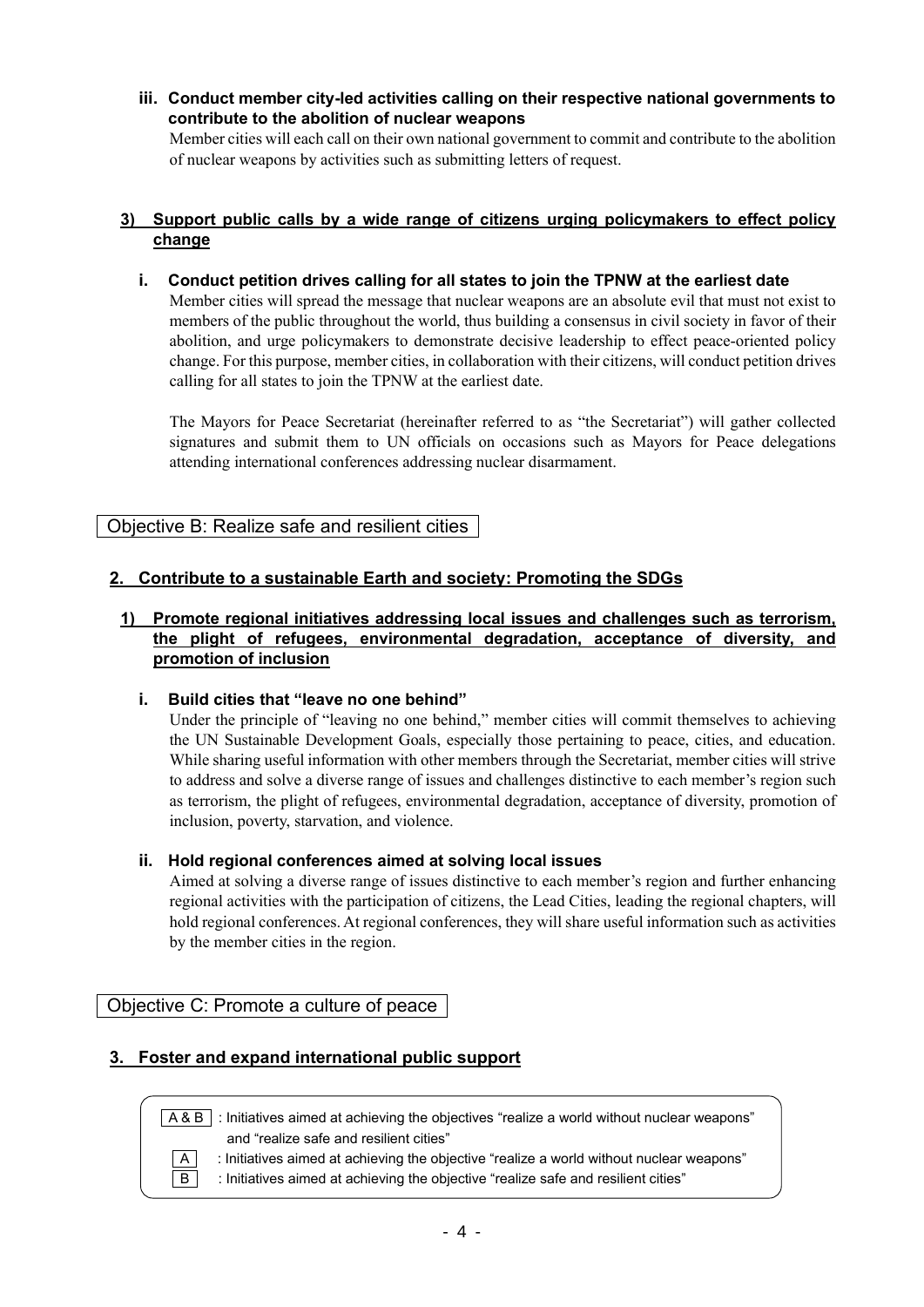### **1) Cultivate peace consciousness in civil society**

|--|

## **i. Promote the importance of peace through art and sporting events**

Member cities will encourage more citizens to think about the importance of peace through music, fine art, and other forms of art expressing desire for peace, as well as through sports and other activities that emotionally connect people across language barriers; for example, celebrating one particular month of the year as the "Month for a Culture of Peace" holding a variety of cultural events aimed at raising peace awareness.

### **ii. Collaborate with citizens engaged in activities to promote a culture of peace**

Member cities will work in close collaboration with citizens engaged in activities promoting a culture of peace, aiming to cultivate a culture of peace in civil society and stimulate members of the public to think about the importance of peace.

# A

### **iii. Promote outreach concerning the current international situation surrounding nuclear weapons**

To have as many citizens as possible deepen their understanding of the inhumane nature of nuclear weapons and the grave risks and devastating consequences they pose, member cities will engage in outreach on relevant occasions such as the UN's International Day for the Total Elimination of Nuclear Weapons and International Day of Peace.

In addition, in close collaboration with international peace research institutes such as the Hiroshima Peace Institute of Hiroshima City University and Research Center for Nuclear Weapons Abolition of Nagasaki University, the Secretariat will share useful resources and post timely information on nuclear weapons on the Mayors for Peace website and in the monthly News Flash newsletter.

## **iv. Publicize research on the methodology of peacebuilding**

In close collaboration with international peace research institutes such as the Hiroshima Peace Institute of Hiroshima City University and Research Center for Nuclear Weapons Abolition of Nagasaki University, the Secretariat will publicize their research on the Mayors for Peace website and in the monthly News Flash newsletter, making them widely available and accessible for members of the public.

## $\overline{B}$

## **v. Organize events to build momentum for achieving the SDGs**

To have more citizens deepen their understanding of the SDGs and to have them participate in creating an inclusive society that "leaves no one behind" in their cities, member cities will organize outreach events on relevant occasions such as the UN's Global Goals Week.

## **2) Widely convey the realities of the atomic bombings and war**

A

## **i. Hold Mayors for Peace Atomic Bomb Poster Exhibitions**

To have more people deepen the understanding of the realities of the atomic bombings and share in the wish for the abolition of nuclear weapons, with support from the Secretariat, member cities will hold the Mayors for Peace Atomic Bomb Poster Exhibition.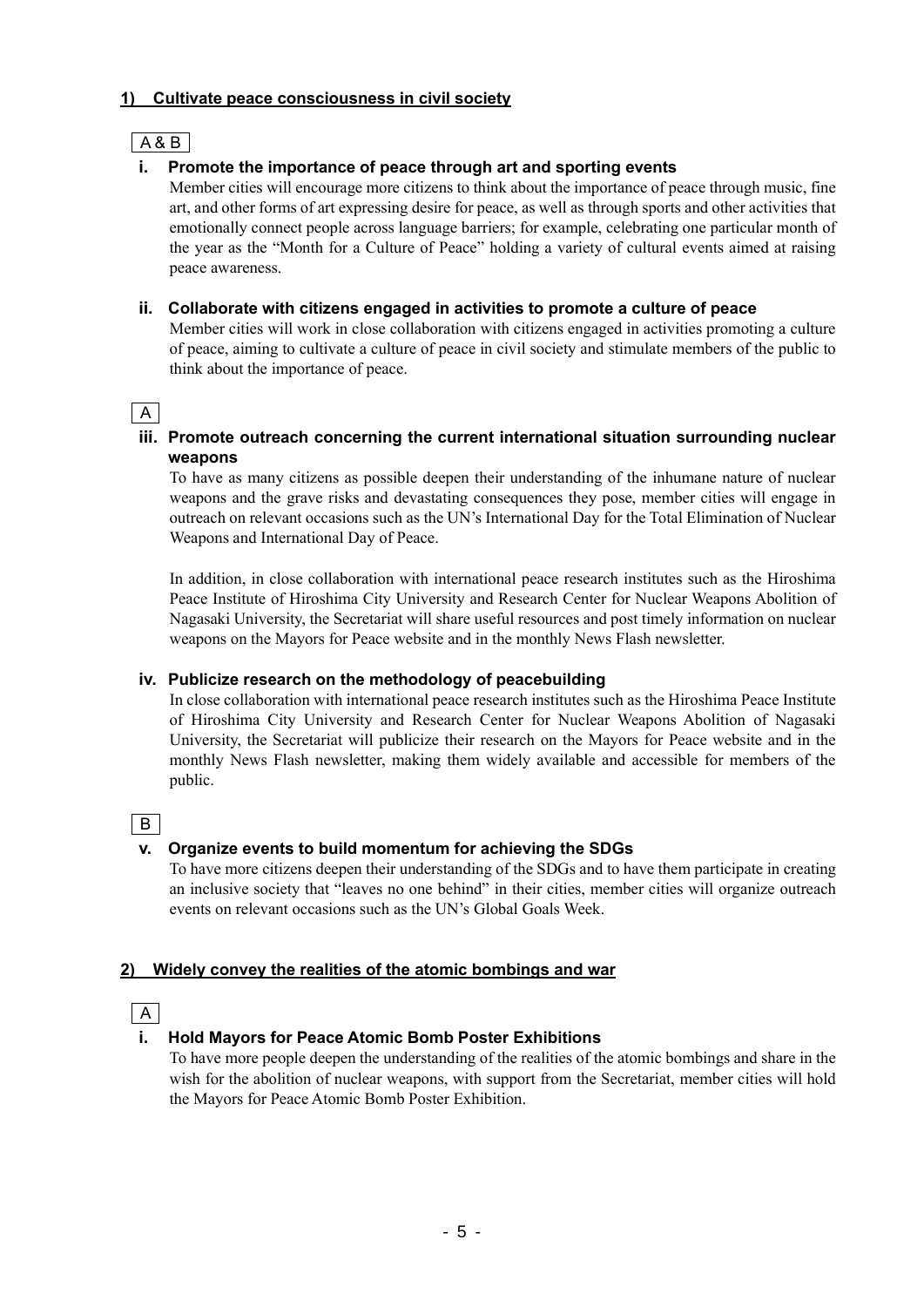### **ii. Pass down atomic bomb experiences through testimonies**

To pass down the *hibakusha*'s experiences of the atomic bombings to as many people as possible, have them share in the *hibakusha*'s sincere desire for the abolition of nuclear weapons and to encourage them to take action for peace, with support from the Secretariat, member cities will provide opportunities for their citizens to hear their testimony while using online video conference platform or on video.

### **iii. Distribute and nurture seeds and seedlings from atomic bomb survivor trees**

The Secretariat will distribute seeds and seedlings from atomic bomb survivor trees, which still stand in Hiroshima and Nagasaki as silent witnesses, to member cities. Aiming to raise public peace consciousness through citizens, member cities will plant them at places where many citizens visit, and nurture them by hands of citizens as symbols of peace.

# | B |

### **iv. Hold outreach events conveying the devastation caused by war**

To have more people deepen their understanding of the realities of the devastation caused by wars, and to share in the importance of peace, member cities will hold outreach events such as poster exhibitions.

#### **v. Pass down war experiences through testimonies**

To have more people deepen the understanding of the realities of the devastation caused by wars, share in the importance of peace, and take action for peace, member cities will provide opportunities for their citizens to hear testimonies by those who have experienced war, while using online video conference platforms or on video.

## **3) Develop youth leadership for future peace activities**

A & B

## **i. Further promote peace education through initiatives such as the annual Children's Art Competition "Peaceful Towns"**

To provide opportunities for young people to think about the importance of peace and to foster their peace-seeking spirit, member cities will accept the submissions of artworks from the children in their cities to the annual Children's Art Competition "Peaceful Towns", organized by the Secretariat. In addition, member cities will further promote peace education on the subjects of the abolition of nuclear weapons, SDGs, and a culture of peace.

#### **ii. Promote peace and disarmament education**

Member cities will promote the importance of disarmament as a means to achieve peace among young people, and stimulate them to engage in activities to raise public awareness for disarmament in their cities. For these purposes, with support from the Secretariat, member cities will provide their young officials and local university and graduate students opportunities to attend seminars and online courses on peace and disarmament education, utilizing the teaching resources and model curriculum created by the Research Center for Nuclear Weapons Abolition of Nagasaki University.

 $\overline{A}$ 

### **iii. Further enrich programs to host youth in the atomic bombed cities such as the Youth Exchange for Peace Support Program**

The Secretariat will further enrich programs that host youth from member cities in the atomic bombed cities, such as the Youth Exchange for Peace Support Program, to have them deepen their understanding of the realities of the atomic bombings. They will thus be stimulated to engage in peace activities in their own cities aimed at the abolition of nuclear weapons. After going back to their respective cities, each of the participants and the member city they represent will together conduct peace activities.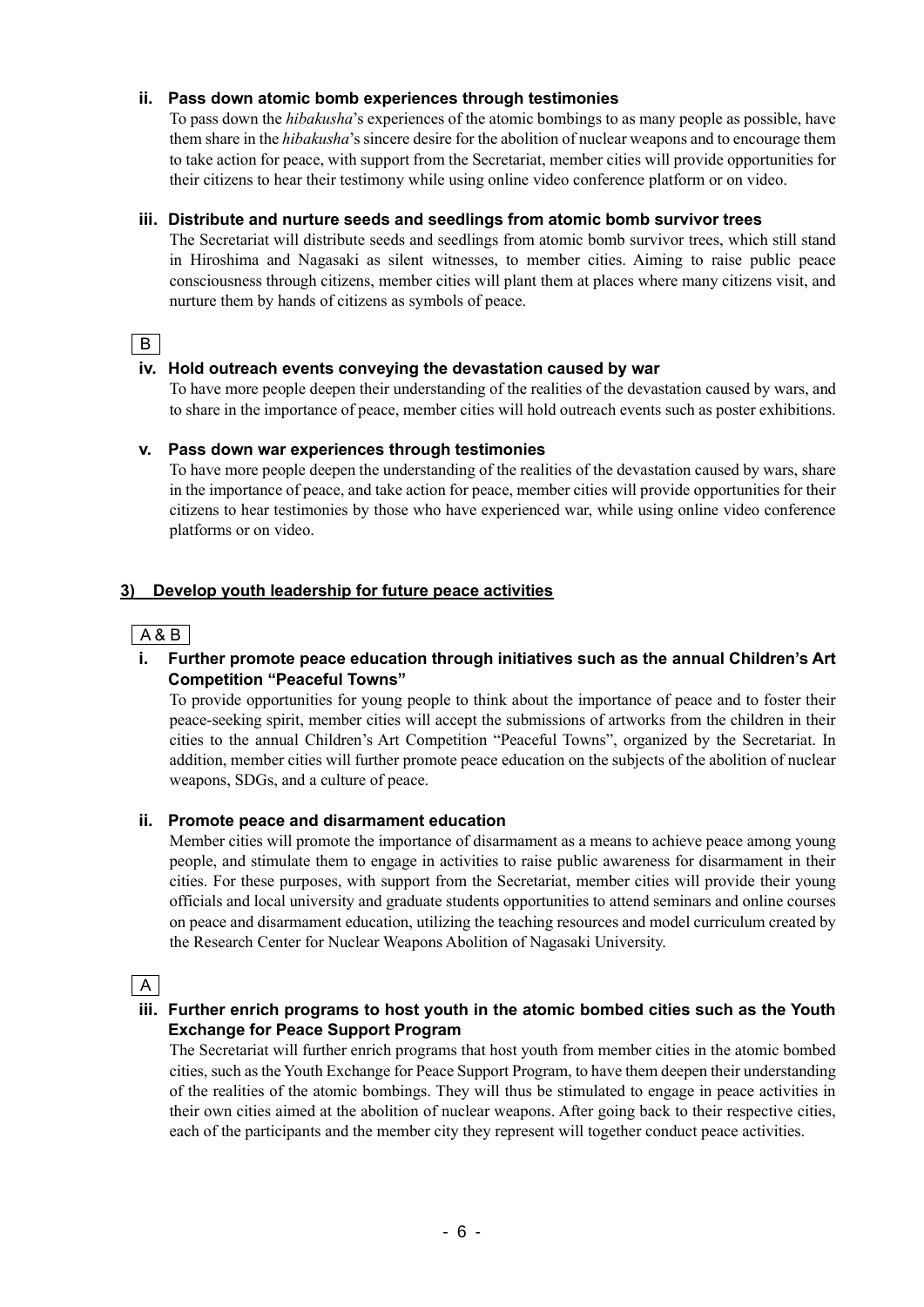## **iv. Send Mayors for Peace youth delegation to international conferences addressing nuclear disarmament**

To have young people understand the current international situation surrounding nuclear weapons through real-life experiences, and to provide them opportunities to convey the messages for the abolition of nuclear weapons from the atomic bombed cities, the Cities of Hiroshima and Nagasaki will send young people engaged in various peace activities as Mayors for Peace youth delegations to international conferences addressing nuclear disarmament such as the NPT Review Conferences.

In addition, on such occasions, the Secretariat will host Mayors for Peace Youth Fora inviting young people engaged in peace activities in many different countries to provide them with opportunities to take part in discussions and presentations on their activities.

### **v. Support more universities to establish Hiroshima-Nagasaki Peace Study Courses**

Member cities, with support from the Secretariat, will encourage a greater number of local universities to establish Hiroshima-Nagasaki Peace Study Courses, which are accredited by the Hiroshima Peace Culture Foundation and which academically approach the realities of the atomic bombings and the importance of peace.

# **4. Promote sustainable development of Mayors for Peace as an organization**

## **1) Further expand membership**

## **i. Strengthen regional recruiting activities by referring to model cases**

To achieve 10,000 member cities and create real momentum for peace, the Lead Cities will further strengthen their recruiting activities to gain new members, especially in the nuclear-armed states. In doing so, they will refer to the model cases presented by the other regional chapters, and also to how the Secretariat works in close partnership with embassies.

## **2) Enhance member city activities**

## **i. Collect and share good examples of activities by member cities**

To encourage member cities to take the lead in enhancing initiatives that they develop independently, the Secretariat and the Lead Cities will collect good examples of such initiatives and post them on the Mayors for Peace website and monthly News Flash newsletter.

#### **ii. Stimulate regional activities led by the Lead Cities**

To stimulate activities at each region, the Lead Cities will take the lead in conducting activities in close collaboration with the member cities in their regions, referring to good examples presented by the other regional chapters.

## **3) Work in collaboration with a diverse range of groups**

### **i. Work in collaboration with associations of local authorities such as the USCM, NFLA, and UCLG**

To create momentum for peace and expand our network both on the level of cities and of citizens, the Secretariat and the Lead Cities will work in close collaboration with associations of local authorities around the world that the Lead Cities work in partnership with—including the US Conference of Mayors (USCM), Nuclear Free Local Authorities (NFLA), United Cities for Local Governments (UCLG), and Metropolis—to gain their support for Mayors for Peace activities.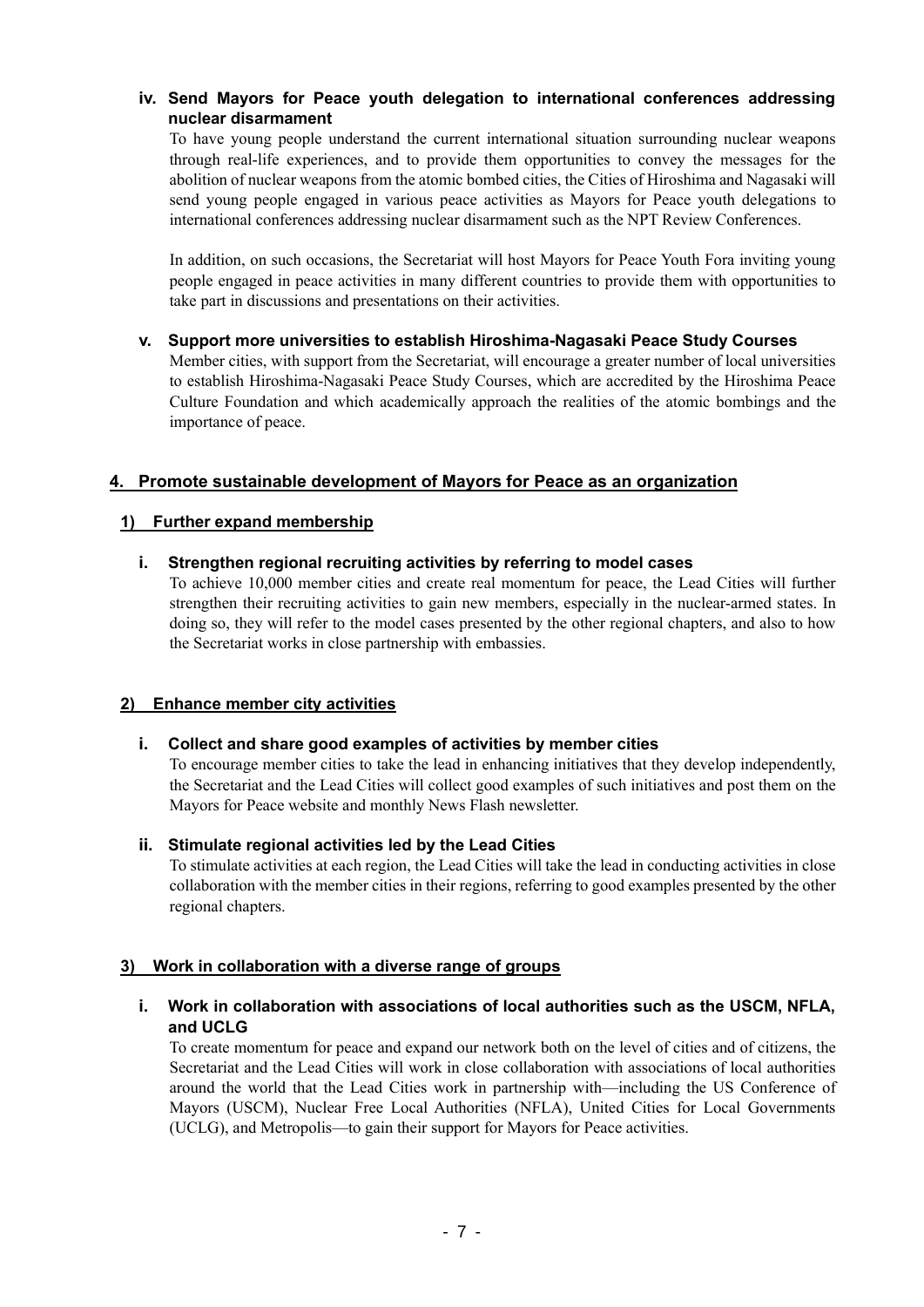# **ii. Work in collaboration with international organizations such as the UN, the ICRC, and ICAN**

To effectively foster and expand international public support for the realization of lasting world peace, the Secretariat and the Lead Cities will work in close partnership with international organizations such as the UN, the International Committee of the Red Cross (ICRC), the International Campaign to Abolish Nuclear Weapons (ICAN), Peace Boat, Abolition 2000, International Physicians for the Prevention of Nuclear War (IPPNW), and the Pugwash Conferences on Science and World Affairs.

# **iii. Strengthen collaboration with international peace research institutes such as the Hiroshima Peace Institute of Hiroshima City University and Research Center for Nuclear Weapons Abolition of Nagasaki University**

The Secretariat will strengthen collaboration with international peace research institutes such as the Hiroshima Peace Institute of Hiroshima City University and Research Center for Nuclear Weapons Abolition of Nagasaki University to utilize their research and bring their expertise in the field to Mayors for Peace initiatives.

### **iv. Promote collaboration with memorial museums of the world that convey the realities of the atomic bombings and war**

In addition to further strengthening the collaboration with Hiroshima Peace Memorial Museum and Nagasaki Atomic Bomb Museum, the Secretariat will expand its network of memorial museums of the world that convey the devastation caused by war. Working in collaboration with them, the Secretariat will provide opportunities for the citizens of member cities to hear testimonies of *hibakusha* and other people who have experienced war, and conduct outreach regarding Mayors for Peace initiatives.

## **4) Strengthen the functions of the Secretariat**

### **i. Enhance initiatives led by the regional chapters and strengthen their collaboration with the Secretariat**

The Secretariat will collect good examples of initiatives independently implemented by regional chapters from around the globe that are distinctive to their respective regions, and share them on the Mayors for Peace website and in the monthly News Flash newsletter, aiming to enhance initiatives led by the regional chapters and strengthening their collaboration with the Secretariat.

## **ii. Strengthen collaboration with member cities through the internships**

The Secretariat will host young officials from member cities in Hiroshima as interns at the Secretariat. This aims not only to strengthen collaboration between the Secretariat and member cities, but also to have participants promote Mayors for Peace initiatives in the local government they work for. In turn, the member cities that sent them will collaborate with them on peace initiatives.

#### **iii. Share information in a timely and effective manner through social media**

To effectively foster and expand international public support for the realization of lasting world peace, in addition to using the Mayors for Peace website, the Secretariat and the Lead Cities will share information on Mayors for Peace activities in real time through social media such as Facebook and Twitter.

## **iv. Practice public relations aimed at gaining a greater number of supporters**

The Secretariat and the Lead Cities will conduct public relations activities through a wide range of means to gain publicity for Mayors for Peace and to gain a greater number of supporters for our activities.